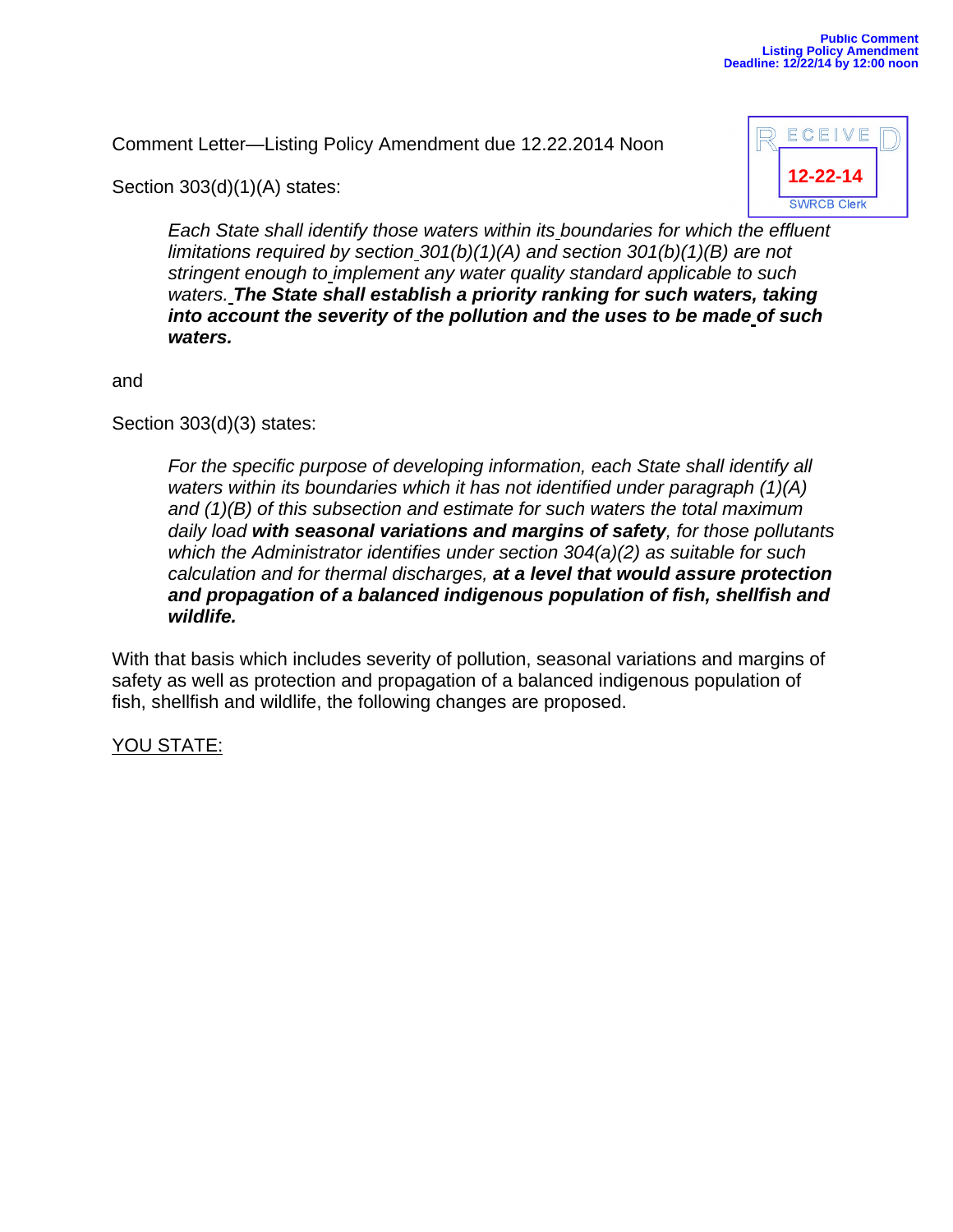# *6.1.1 Definition of Readily Available Data and Information*

*"Readily available data and information" is data and information that can be submitted to the California Environmental Data Exchange Network (CEDEN), which can be accessed via www.ceden.org. If CEDEN is unable to accept a particular subset of data and information, the State Water Board or the Regional Water Board may accept that data and information if it meets the formatting and quality assurance requirements detailed in section 6.1.4 of the Policy and the notice of solicitation for the current Listing Cycle* 

#### COMMENTS:

This database removes that aspect of seasons, safety and protection has hard data cannot reason and distinguish those aspects that make water living.

We do not agree that prior definition and listing of sources should be removed. Interested parties, including the public, is omitted. Needed is current information relative to conditions, not data driven to a point of not being applicable.

This process must equate to a living document which is an aspect of adaptive management.

## <u>YOU STATE:</u>

## *6.1.2 Administration of the Listing Process*

*6.1.2.1 Solicitation of All Readily Available Data and Information* 

*In its notice of solicitation, the State Water Board shall identify which Regional Water Boards shall administer the listing process for that Listing Cycle and whether the State Water Board will administer a particular Regional Water Board's listing process, pursuant to section 6.2, for that region. If a Regional Water Board is "off cycle" pursuant to the State Water Board's notice of solicitation, that Regional Water Board may administer the process for one or more water segments that would result in a direct listing change from the previous Listing Cycle pursuant to section 6.2. In accordance with the Listing Cycle, the State Water Board and the Regional Water Boards shall seek all readily available data and information on the quality of surface waters of the State. Readily available data and information shall be solicited from any interested party, including but not limited to, private citizens, public agencies, state and federal governmental agencies, non-profit organizations, and businesses possessing data and information regarding the quality of the Region's waters.* 

## COMMENTS: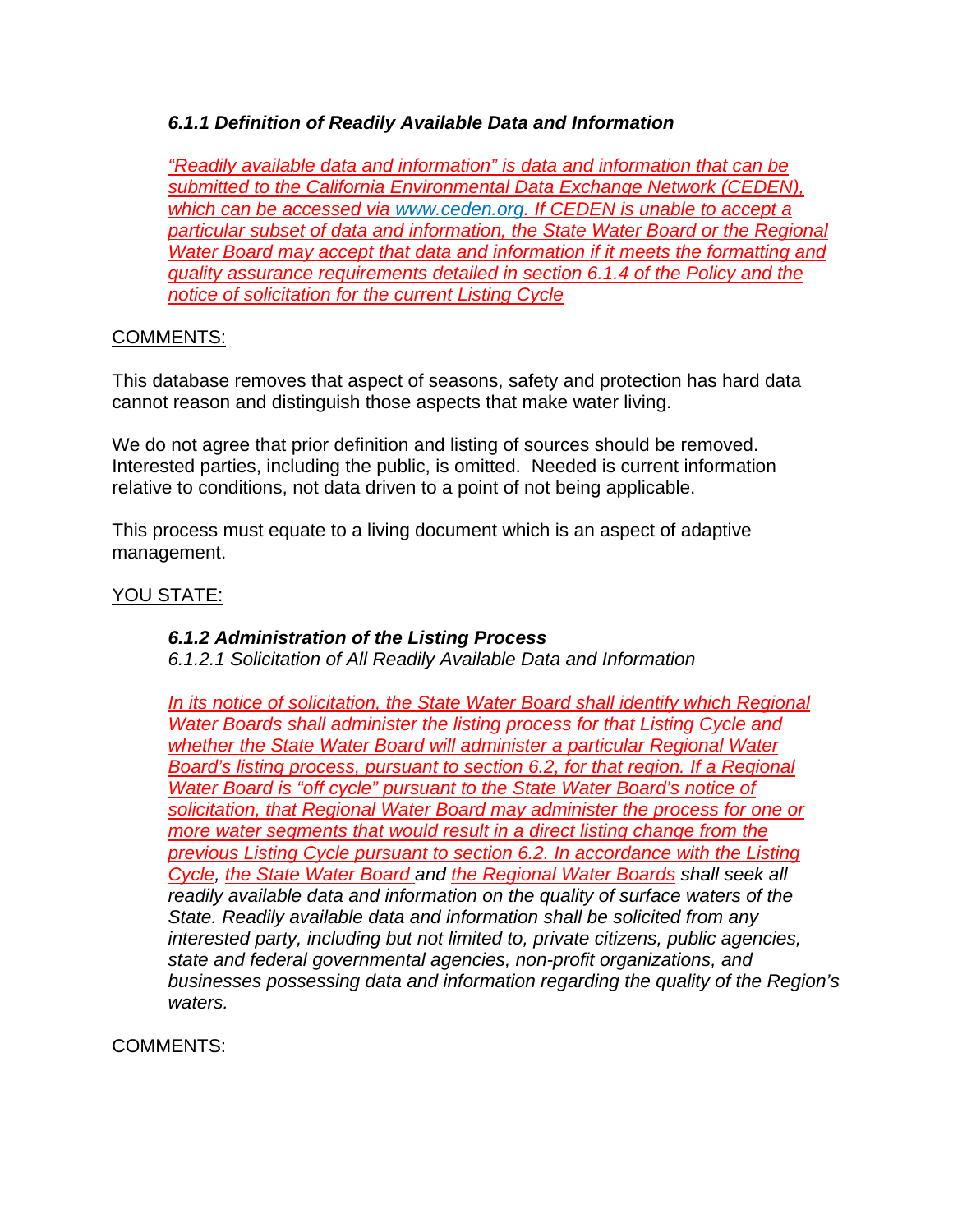We disagree that the Listing Cycle should be determined by the State Water Board because not all regions are equal in the amount and condition variability. There are not enough regulations to be representative to the intensity of TMDL such as reflected in the Los Angeles Regional Water Quality Control Board.

Complicated in this issue is the inclusion of the 35 TMDLs in the LAMS4 permit (R4- 2012-0175). That iterative process is important and necessary as BMPs are applied to meet TMDL compliance. (Maximum Extent Possible) *MEP should continually adapt to current conditions and BMP effectiveness* (FR Doc No: 2014-13593).

AB 2403 Local government: assessments, fees, and charges has changed the State definition of water to:

*SEC. 2. Section 53750 of the Government Code is amended to read: 53750. For purposes of Article XIII C and Article XIII D of the California Constitution and this article:*

*(m) "Water" means any system of public improvements intended to provide for the production, storage, supply, treatment, or distribution of water from any source.*

BMPs would be a system of public improvements.

## YOU STATE:

## *6.2 Approval of the Regional Water Board's List*

*At its election, the State Water Board may administer the listing process for each listing cycle. If the State Water Board administers and considers a region's proposed list on behalf of a Regional Water Board, the State Water Board shall adopt the list at a public hearing. Such consideration and adoption shall occur after the State Water Board provides advance notice in the affected region and opportunity for public comment and responds to all comments. The State Water Board's recommendations on behalf of a Regional Water Board shall be consolidated into the statewide list submitted to U.S. EPA with the supporting fact sheets without further consideration.*

#### COMMENTS:

We disagree with "*at its election*" for a Listing Cycle. LA Regional Water Quality has listed 27 TMDLs and 8 USEPA TMDLs for a total of 35.

The Impairment Categories for the USEPA differ than from this Regional Water Board. Urban Stormwater Management in the United States Table 1-1 Top 15 Categories of Impairment Requiring CWA Section 303(d) Action lists the following top EPA categories:

Mercury 14% Pathogens 14%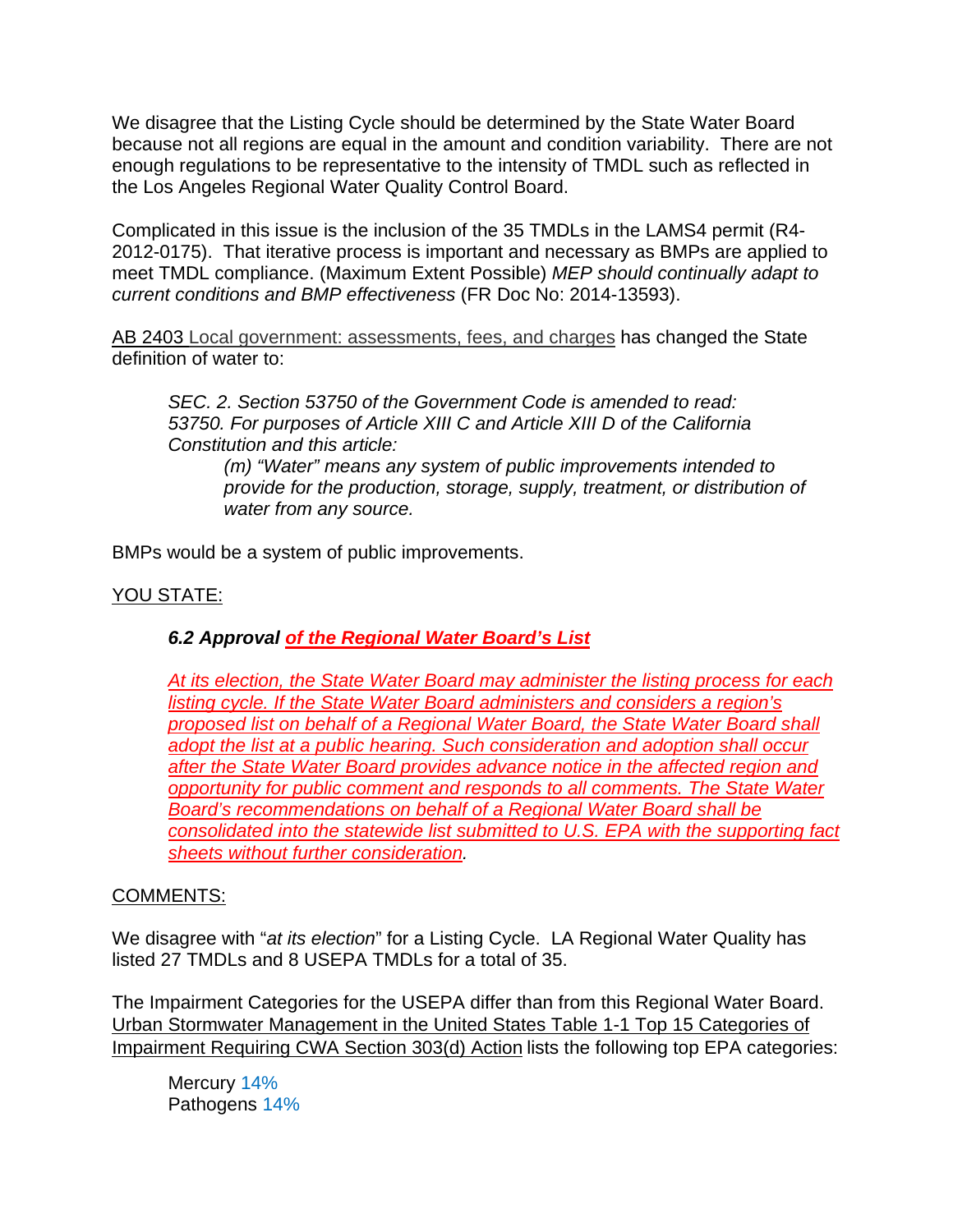Sediment 11% Metals (other than mercury) 11% Nutrients 10% Oxygen depletion 8% pH 6% Cause unknown-biological integrity 5% Temperature 5% Habitat alteration 4% PCBs 3% Turbidity 3% Cause unknown 2% Pesticides 2% Salinity/TDS/chlorides 2%

LA Regional Water Quality Control Board lists the following categories (RWQCB category **bolded**):

*Bacteria* 29% *Toxic Pollutants* 17% *Trash* 17% Sediment 11% Metals (other than mercury) 6% Nutrients 6% PCBs 6% Other EPA 6% *Nitrogen* 6% Salinity/TDS/chlorides 3% *Debris* 3%

There are major differences in categorization, and consequently this questions as to the data available for terms not used by the EPA. These categories should be included in the every Listing Cycle.

It is more important for Listing Cycles to be analyzed by category and cause than by Water Board. The purpose is to attempt to achieve water quality based on environmental effect.

YOU STATE:

*6.3 Approval of Statewide List*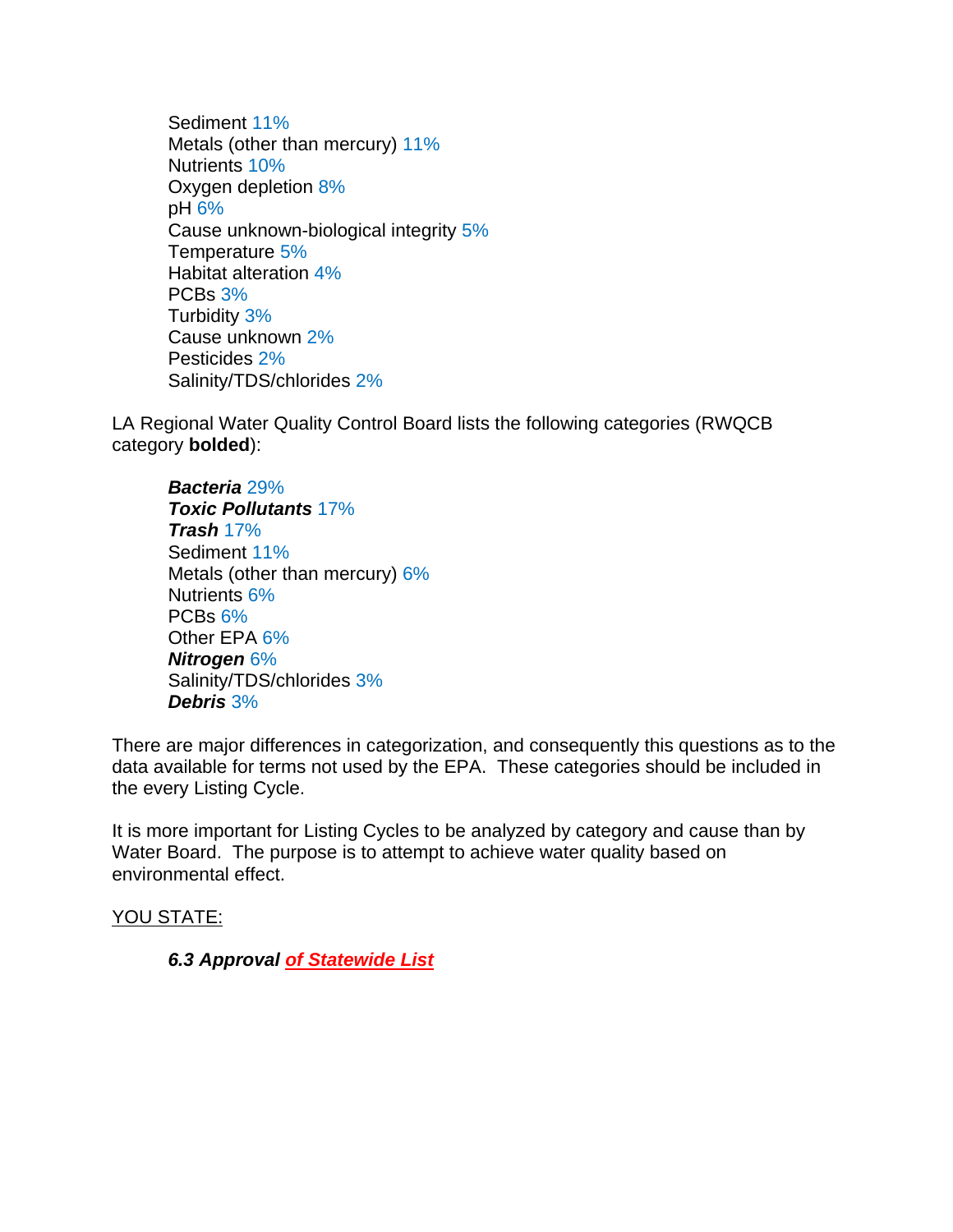*The Regional Water Boards propose region-specific recommendations for the section 303(d) list. The State Water Board may receive public comments concerning those listing recommendations that are timely requested for review pursuant to section 6.2 and may make changes to the recommendations prior to submitting the section 303(d) list to U.S. EPA. Because U.S. EPA may change the State Water Board's recommended section 303(d) list, the section 303(d) list is only effective upon U.S. EPA's final approval.* 

*The State Water Board shall evaluate the Regional Water Board's developed water body fact sheets for completeness, consistency with this Policy, and consistency with applicable law. The State Water Board shall assemble the fact sheets and consolidate the approved Regions' lists, into a statewide section 303(d) list.* 

*The State Water Board Executive Director or the State Water Board shall approve the section 303(d) list. Before the Executive Director or the State Water Board approves the section 303(d) list, the State Water Board shall provide advance notice and opportunity for public comment. Public comment shall be limited to listing recommendations that are timely requested for review pursuant to section 6.2 unless the Executive Director or the State Water Board elects to consider recommendations on other waters. Upon approval by the Executive Director or State Water Board, the statewide section 303(d) list and supporting*  fact sheets shall be submitted to USEPA for approval as required by the Clean *Water Act.* 

## COMMENTS:

State Water Board should release for Public Review and Comment **all** Regional Water Boards specific recommendations.

State Water Board Executive Director should **not** have the sole authority to approve the list. State Water Board should be the authority for approval, especially if the TMDLs are consequential to NPDES permitting such as the LA MS4 permit.

## YOU STATE:

## *7 Definitions*

*LISTING CYCLE refers to the two-year cycle that the State Water Board submits its section 303(d) list to U.S. EPA for approval.* 

## COMMENTS:

The Final Functional Equivalent Document FED stated the following:

*Baseline*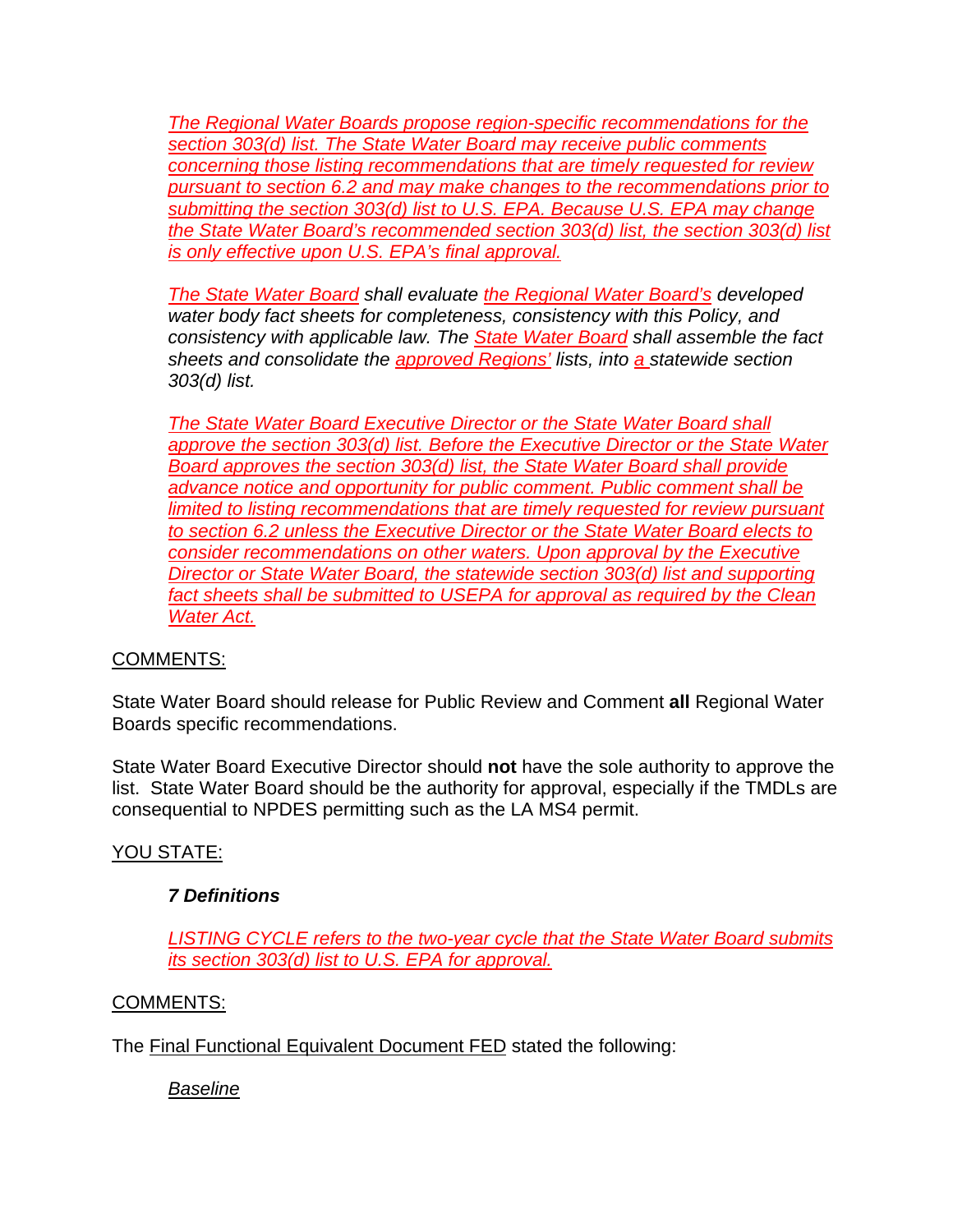*For the 1998 section 303(d) list, SWRCB and the RWQCBs staff prepared guidance for the water quality assessment update for reviewing new monitoring information, soliciting information from state and federal agencies, and inviting the public to participate. RWQCBs' staff used the guidelines as the basis for the 1998 listing and delisting of water bodies, prioritizing and scheduling TMDLs, and public noticing procedures.* 

and

*The 1998 section 303(d) list served as the basis for the 2002 section 303(d) list. Listings from 1998 were not reviewed or evaluated, nor were fact sheets developed unless new data was submitted* 

Two-year cycle appears to be appropriate, but TMDLs should not be neglected and left to stand over years and years without review and applicability. Though it may incur a workload, it is important to translate water quality needs into land uses needs and be used for antidegradation in real-time planning.

TMDLs are now part of Infrastructure, not known to most taxpayers. City of Los Angeles General Plan was originally adopted December 1, 1996; and re-adopted on August 8, 2001. Framework Element, which is the Policy Framework and strategy for long-term growth, has no TMDL recognition; and mitigation is excluded.

TMDLs for the LA Regional Water Quality Control Board were adopted starting in 2002 and phased in by the following percentage:

2002 7% 2003 15% 2004 11% 2005 11% 2006 4% 2007 19% 2008 11% 2009 4% 2010 15% 2011 4%

Taxpayers had passed a local bond for \$500,000,000 to address water quality in 2004 (Proposition O).

In 2010, City of LA estimated additional TMDL project funding needed at \$2.65 billion.

We cannot speak to other cities in the region.